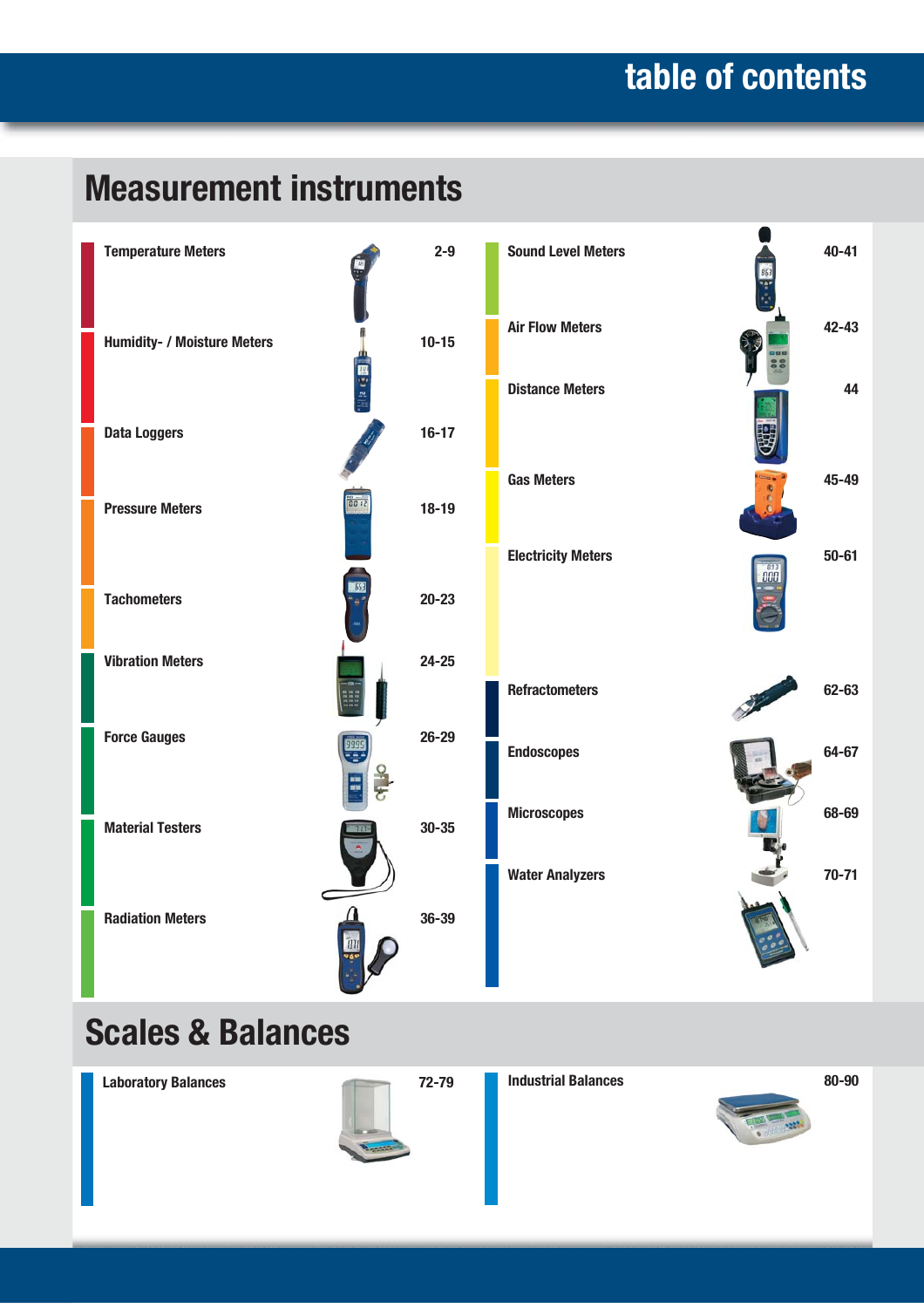### **PCE-T312**

Highly accurate thermometer with two type-K channels

The PCE-T312 handheld digital thermometer had a large LCD and are accurate to within  $\pm 0.15$  %. Thanks to the backlit display you can use it under adverse conditions. The instrument has 2 type-K channels and is frequently used to measure temperature before and after carrying out an action or process, i.e. when you turn a machine on or off. Pressing the backlight key will turn on and off the display backlight and the user will be able to see the readings shown for T1 and T2.

- For type-K and type j- thermocouples
- Data Hold function
- Min Hold and Max Hold functions
- Low battery indicator • Shock-resistant ABS enclosure<br>•  $3^{1/2}$  digit LCD
- 31/2 digit LCD
- Backlight key
- Type K thermocouple and battery included



| <b>Technical specifications</b> |                                         |  |  |
|---------------------------------|-----------------------------------------|--|--|
| Measurement range               | $-200$ to 1372 °C                       |  |  |
| Resolution                      | up to 100 °C: 0,1 °C                    |  |  |
|                                 | above: $\pm 1$ °C                       |  |  |
| Accuracy                        | up to 1000 °C: $\pm$ 0.15 %, $\pm$ 1 °C |  |  |
|                                 | above: $\pm 0.5$ % $\pm 2$ °C           |  |  |
| Inputs                          | 2                                       |  |  |
| Display                         | large LCD                               |  |  |
| Power                           | 3 x 1.5 V batteries (included)          |  |  |
| Operating temperature           | 0 to $+50$ °C, below 80 % r.h.          |  |  |
| <b>Dimensions</b>               | 150 x 50 x 35 mm                        |  |  |
| Weight                          | 200 <sub>a</sub>                        |  |  |
|                                 |                                         |  |  |



**Contents** PCE-T312 thermometer, thermocouple sensors, batteries and user's manual

| <b>Model No.</b>            | <b>Description</b>          |  |  |
|-----------------------------|-----------------------------|--|--|
| <b>PCE-T312</b>             | Thermometer with 2 channels |  |  |
| <b>Optional Accessories</b> |                             |  |  |
| CAL-T <sub>2</sub>          | ISO Calibration, 2 channels |  |  |

See page 3 for temperature sensors.

### **PCE-T390**

Thermometers with memory, RS-232 interface and software

The PCE-T390 handheld thermometer is very accurate and has an internal memory that can store up to 16,000 readings. With the software, which is included and in English, and the RS-232 interface you can transfer data to a PC for further analysis. Time interval measurements can be set by the user. The PCE-T390 can display 4 simultaneous readings and store them automatically to memory.

- Thermometer with 4 channels
- Data Hold and Max Hold indicators
- Average value measurement
- Low battery indicator
- Auto shut-off<br>• Tyne-K and ty

**Technical specifications**

- Type-K and type-J thermocouple sensor and Pt100<br>• Windows compatible software
- Windows compatible software
- Thermocouple sensors up to 220 °C included • Battery pack included



| <b>IGOIIIIIOAI SPECIIIOAUVIIS</b>                |                           |                                   |  |
|--------------------------------------------------|---------------------------|-----------------------------------|--|
| Measurement type K:                              |                           | $-200$ to $+1370$ °C              |  |
| range                                            | Pt100:                    | $-200$ to $+1562$ °C              |  |
| Resolution                                       | type K:                   | 0.1 °C (-200 to +1000 °C)         |  |
|                                                  |                           | 1 °C (+1000 to +1370 °C)          |  |
|                                                  | Pt100:                    | 0.1 °C (-200 to +850 °C)          |  |
|                                                  |                           | 1 °C (+850 to +1562 °C)           |  |
| Accuracy                                         | type K:                   | $\pm 0.5$ % of reading +1 °C      |  |
|                                                  | Pt100:                    | $\pm 0.4$ % of reading +1 °C      |  |
| Thermocouple inputs                              |                           | 4                                 |  |
| Sequence measurement                             |                           | 1 to 3599 seconds (adjustable)    |  |
| 16,000 values, with four sensors,<br>Data memory |                           |                                   |  |
| 4,000 values each one                            |                           |                                   |  |
| four times display LCD<br>Display                |                           |                                   |  |
|                                                  |                           | 52 x 38 mm                        |  |
| Power supply                                     | 6 x AAA batteries (1.5 V) |                                   |  |
| or optional external net power adaptor           |                           |                                   |  |
| Operating temperature                            |                           | 0 to +50 $\degree$ C, < 80 % r.h. |  |
| <b>Dimensions</b>                                |                           | 174 x 68 x 42 mm                  |  |
| Weight                                           |                           | 310 g                             |  |

**Contents**

PCE-T390 thermometer, type-K thermocouple sensor, software, RS-232 cable and user's manual

| Model No. | <b>Description</b>          |
|-----------|-----------------------------|
| PCE-T390  | Thermometer with 4 channels |

### **Optional Accessories**<br>NET-300 Net Po NET-300 Net Power Adaptor<br>RS232-USB USB to RS-232 cab

RS232-USB USB to RS-232 cable adapter<br>BOX-LT1 Carrying case BOX-LT1 Carrying case<br>CAL-T4 ISO Calibration ISO Calibration, 4 channels

See page 3 for temperature sensors.

### **PCE-T395**

Data logger thermometer with date / clock function, RS-232 interface and software

The PCE-T395 handheld thermometer is accurate and has an internal memory that can store up to 16,000 values with date and time. With the software and the RS-232 interface you can transfer data to a PC for further analysis. Time interval measurements can be set by the user. The PCE-T395 can display 4 simultaneous readings and store them automatically to memory.

- Data logger with date and time function
- Data Hold and Max Hold indicators
- Average value measurement
- Auto power-off
- For type-K thermocouple sensor
- Windows compatible software
- 2 x Thermocouple sensors up to 220 °C included
- Battery and carrying case included



| <b>Technical specifications</b> |                                                     |
|---------------------------------|-----------------------------------------------------|
| Measurement range               | -200 to 1370 °C                                     |
| Resolution                      | 0.1 °C (from -200 to 200 °C)                        |
|                                 | 1 °C (from +200 to 1370 °C)                         |
| Accuracy                        | $\pm 0.2$ % of reading measurement (-200 to 200 °C) |
|                                 | +0.5 % (200 to 400 °C)                              |
|                                 | +0.2 % (400 to 1370 °C)                             |
| Thermocouple inputs             |                                                     |
| Sequence measurement            | 3 seconds for 4 sensors                             |
| Data logger                     | 16,000 values with date and time,                   |
|                                 | with four sensors,                                  |
|                                 | 4,000 values each one                               |
| Display                         | four times display LCD                              |
|                                 | (25 mm) with clock                                  |
| Power supply                    | 9 V pack                                            |
|                                 | or optional external power adapter                  |
| Operating temperature           | 0 to $+50$ °C, $<$ 90 % r.h.                        |
| <b>Dimensions</b>               | 184 x 64 x 30 mm                                    |
| Weight                          | 250 g (battery included)                            |
|                                 |                                                     |

#### **Contents**

PCE-T395 thermometer, 2 x type-K thermocouple sensor, software, RS-232 cable, carrying case and user's manual

| Model No.                   | <b>Description</b>                  |  |
|-----------------------------|-------------------------------------|--|
| PCE-T395                    | Data logger thermometer, 4 channels |  |
| <b>Optional Accessories</b> |                                     |  |

| <b>Optional Accessories</b> |                                |  |  |
|-----------------------------|--------------------------------|--|--|
| NET-300                     | Socket for mains power adapter |  |  |
| RS232-USB                   | USB to RS-232 cable adapter    |  |  |
| CAL-T4                      | ISO Calibration, 4 channels    |  |  |
|                             |                                |  |  |

See page 3 for temperature sensors.



|        | <b>PCE-1390</b>           |  |
|--------|---------------------------|--|
|        |                           |  |
| ations |                           |  |
| ؛ K:   | $-200$ to $+1370$ °C      |  |
| 00:    | $-200$ to $+1562$ °C      |  |
| ؛ K:   | 0.1 °C (-200 to +1000 °C) |  |
|        | 1 °C (+1000 to +1370 °C)  |  |
| 00:    | 0.1 °C (-200 to +850 °C)  |  |
|        |                           |  |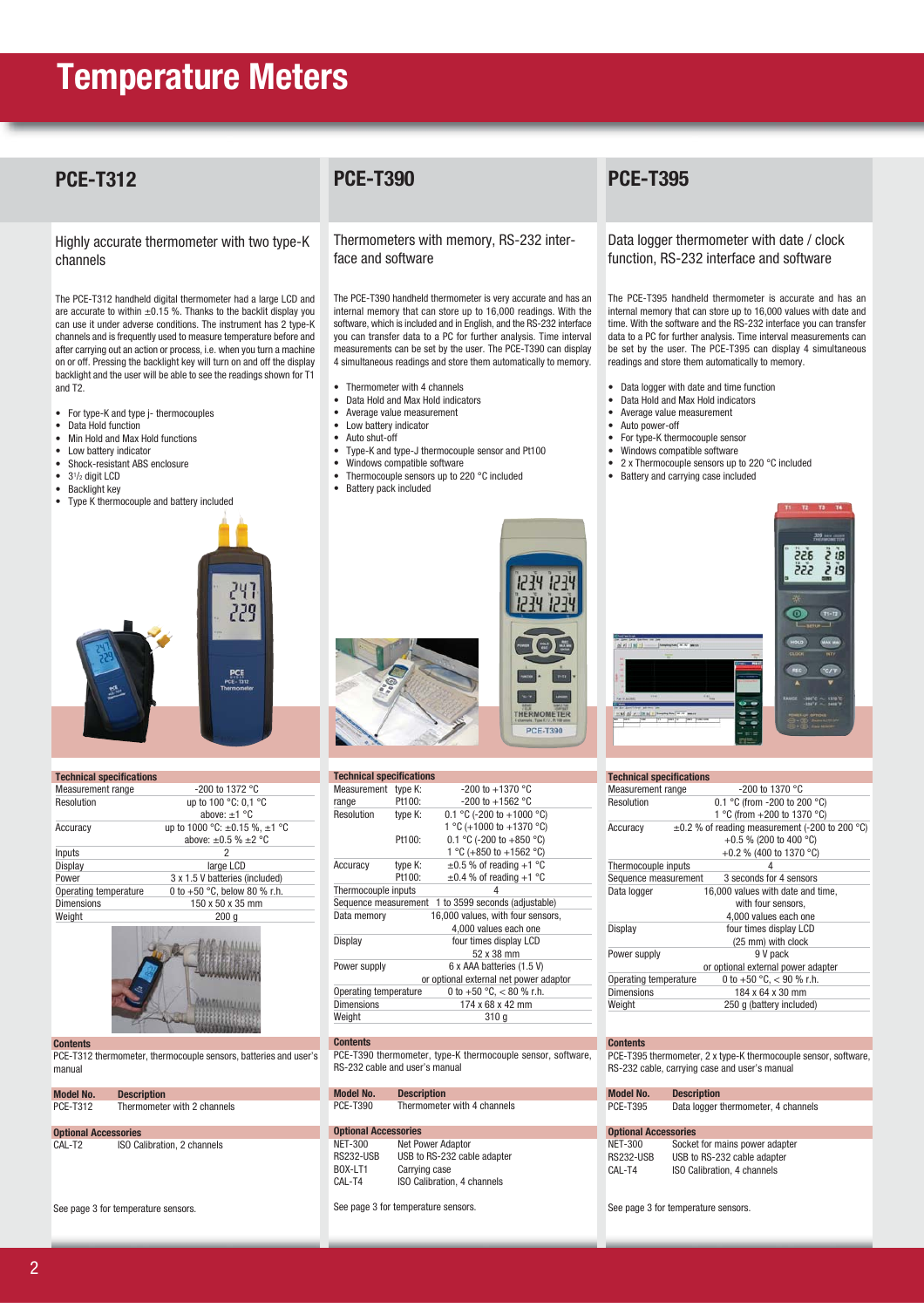### **Thermocouples / Temperature sensors type K / Type Pt100**

### **PCE-T317**

A variety of thermocouples are available, each suitable for different measuring applications. You can choose, from the list below, one or several temperature sensors which are compatible with our thermometers.

Common specifications for all sensors:

- Type-K (NiCr-Ni)<br>• Type-I according
- Type-I according to DIN/ IEC 584  $(\pm 1.5 \degree C$  or 0.004 x Itl) • ABS plastic handle (110 mm long, 90 °C max.)
- Stainless steel sensor tube
- 1000 mm long cable, sometimes spiral form
- Miniature connector



#### High precision thermometer with 1 channel for sensors type PT100

You can connect resistance sensors to the PCE-T317 thermocouple thermometer. The PT100 sensor has a resistance of 100 Ohms at 0.0 °C. The thermometer offers you the possibility to calculate maximum value, minimum value and average value over a measurment period of 9.7 hours. Pressing the "MEM" button allows you to store up to 97 values in the internal memory, so that you can analyse the data at your convenience.

- Accurate to within  $\pm 0.05$  %
- Large 3<sup>1</sup>/<sub>2</sub> digit LCD
- Alarm indicator<br>• Max. min and a
- Max, min and average value<br>• Data Hold function
- Data Hold function<br>• Memory for 97 read Memory for 97 readings
- (manual storage and recall)
- Backlight • Selectable units
- Auto shut-off to save battery life
- PT100 Thermocouple for air and liquid included up to  $+600$  °C, dimensions: Ø 3.2mm x 155mm



| Measurement range          | $-190$ to 790 °C                   |
|----------------------------|------------------------------------|
|                            | (depending on the sensor)          |
| Resolution                 | $0.1 \degree C$                    |
| Accuracy                   | $\pm 0.05$ % of reading, $+0.5$ °C |
|                            | (more deviation of the sensor)     |
| Thermocouple inputs        |                                    |
| Timed measurement interval | every 1.5 second                   |
| Internal storage           | 97 readings (manual)               |
| Auto shut-off              | turns off after 30 min             |
|                            | to save battery life               |
| Display                    | display LCD with 3 1/2 pos         |
| Power                      | 6 x AAA batteries (1.5 V)          |
|                            | for 55 hours of operation          |
| Operating conditions       | 0 to 50 °C, $<$ 80 % r.h.          |
| <b>Dimensions</b>          | 150 x 72 x 35mm                    |
| Weight                     | 235 g (including battery)          |

#### **Contents**

Thermometer, PT100 sensor (maximum 600 °C) with cable and pin, 6 batteries and user's manual

| <b>Model No.</b>            | <b>Description</b>         |
|-----------------------------|----------------------------|
| <b>PCE-T317</b>             | Thermometer with 1 channel |
| <b>Optional Accessories</b> |                            |
| CAL-T1                      | <b>ISO Calibration</b>     |
| PT-385                      | replacement sensor         |
|                             | for the PCE-T317           |
|                             |                            |
|                             |                            |
|                             |                            |
|                             |                            |
|                             |                            |

| <b>Model No.</b> | <b>Description</b>                                                                                                         | Image         | T 90            | min T<br>max T       |  |
|------------------|----------------------------------------------------------------------------------------------------------------------------|---------------|-----------------|----------------------|--|
| <b>TF-110A</b>   | Sensor with high surface temperature<br>probe heater with $90^\circ$ angle, L = 130mm,<br>$A = 50$ mm, Ø 8mm               |               | 2s              | $-200 °C$<br>900 °C  |  |
| TF-101           | Sensor with high surface temperature<br>and a spring at the end,<br>$L = 130$ mm, Ø 3mm                                    |               | 5s              | $-200 °C$<br>450 °C  |  |
| TF-509           | Self-adhesive temperature sensor made of fibreglass<br>50 x 25 x 2mm                                                       |               | 2s              | $-10 °C$<br>250 °C   |  |
| TF-513           | Magnetic sensor<br>heater 5 x 5 x 2mm, insulated wire PTFE                                                                 |               | 2s              | $-50 °C$<br>200 °C   |  |
| <b>TF-104A</b>   | Fold-away sensor with resistance to high temperature<br>suitable for gases, liquids, furnaces, etc.<br>$L = 300$ mm, Ø 3mm |               | 12s             | $-200 °C$<br>1100 °C |  |
| TF-106           | Probe with pointer<br>for liquids, qum, $L = 130$ mm, $\emptyset$ 3mm                                                      |               | 6s              | $-200 °C$<br>600 °C  |  |
| TF-119           | Switch sensor for hard or frozen materials or<br>with external cable<br>$L = 130$ mm, Ø 6mm                                |               | 18 <sub>s</sub> | $-180 °C$<br>200 °C  |  |
| TF-108           | Operating temperature sensor<br>suitable for gas and air, $L = 130$ mm, Ø 6mm                                              |               | 2s              | $-50 °C$<br>600 °C   |  |
| TF-120           | Thermal sensor (made of fibreglass)<br>suitable for air and liquids, $L = 1000$ mm, $\emptyset$ 2 x 1mm                    |               | 1 <sub>s</sub>  | $-50 °C$<br>480 °C   |  |
| TF-121           | Thermal sensor for high temperatures<br>(with ceramic insulation), for air and liquids,<br>$L = 1000$ mm, Ø 2 x 0.8mm      | $-0.00000000$ | 1 <sub>s</sub>  | $-50 °C$<br>1430 °C  |  |
| TF-520           | Thermocouple stem extension<br>for type-K miniature connectors, $L = 10m$                                                  | æ<br>10000    | 1               | $-50 °C$<br>85 °C    |  |
| TF-550           | Plug adaptor (male)                                                                                                        |               | $\overline{I}$  | $\prime$             |  |
| TF-551           | Plug adaptor (female)                                                                                                      |               | $\overline{I}$  | $\prime$             |  |





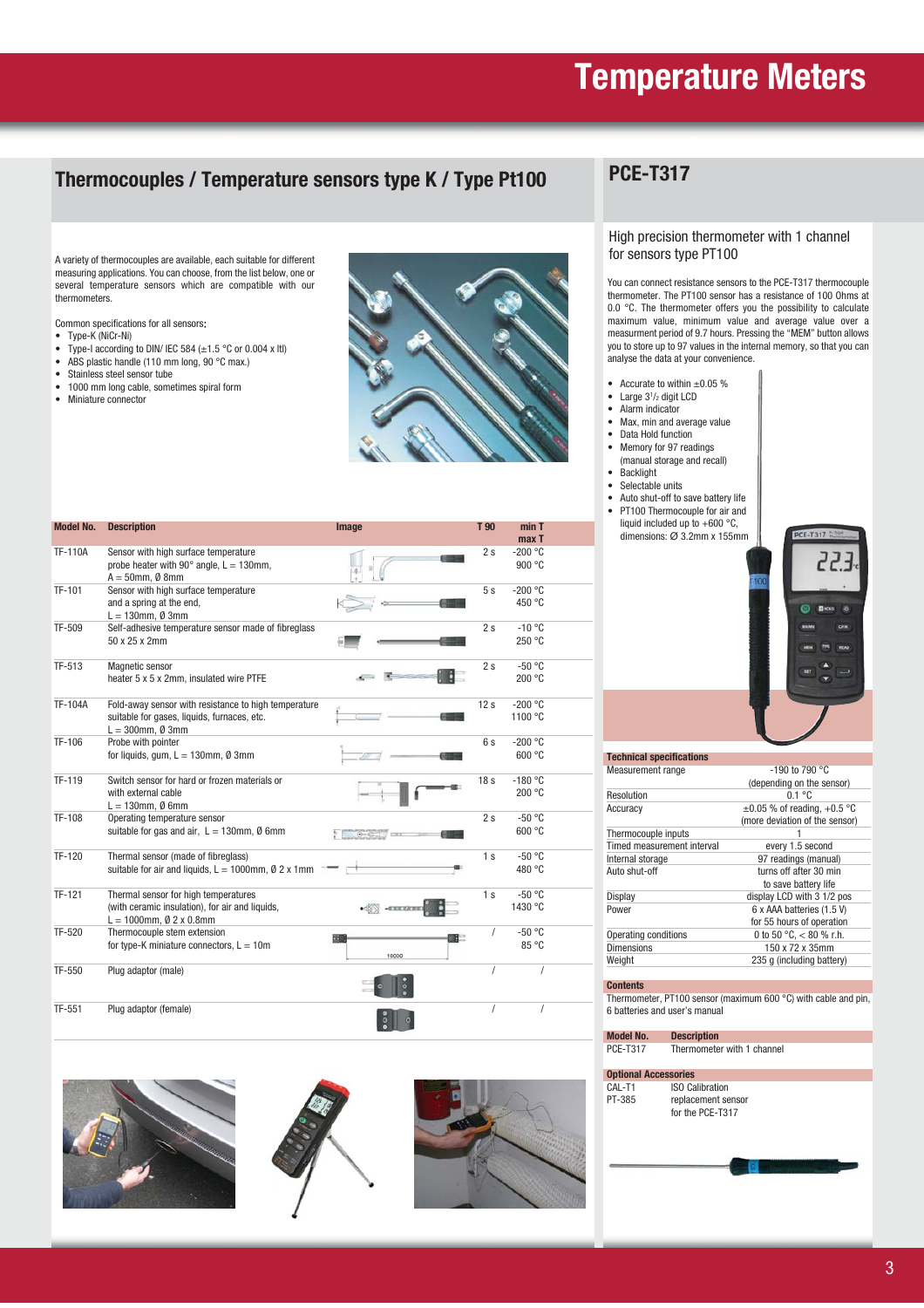### **PCE-8xx**

Infrared thermometers with visible laser for measuring surface temperature without contact

Infrared thermometers are used to measure, without contact, surface temperature up to 1600 ºC. The relation of distance to measurement point is an indication of the optic that you use; when the value is higher, the diameter of the measurement point is smaller for the same distance. For example, with the PCE-888, the diameter of the measurement point is 25 cm at a distance of 4m, while, with the PCE-889, the diameter is 8 cm at the same distance. Every surface radiates heat in the form of infrared radiation. To adjust the infrared radiation, of different surfaces, some models allow the for you to regulate the level of emissions.

• Optics 50:1<br>• Measureme

+1000 °C

- Built-in laser pointer to improve aim
- Adjustable emission level
- Auto-power off after 7 seconds
- Distance to spot size: 16:1, laser point Ø 19 mm a 30 cm, 75 mm at 1,2 m and 150 mm at 2,4 m
- Battery and carrying case included

 $32s$ 

**CREW** 



• Measurement range up to

• Data Hold for short-term sto-

- Small 6 mm point of measure- Small 6 mm point of measurement at a distance of 30 cm ment at a distance of 30 cm
	- Measurement range up to
	- Set high and low alarms
	- rage of measurements.
	-





| ь<br><b>Technical specifictions</b> |                                        |                                              |                                            |  |  |  |
|-------------------------------------|----------------------------------------|----------------------------------------------|--------------------------------------------|--|--|--|
| Model                               | <b>PCE-888</b>                         | <b>PCE-889</b>                               | <b>PCE-890</b>                             |  |  |  |
| Measurement range                   | $-50$ to $+550$ °C                     | $-50$ to $+1000$ °C                          | $-50$ to $+1600$ °C                        |  |  |  |
| Resolution                          | 0.1 °C at 200 °C, or 1 °C              | 0.1 °C                                       | 0.1 °C                                     |  |  |  |
| Reproducibility                     | 0.5 °C                                 | 0.5 °C                                       | 0.5 °C                                     |  |  |  |
| Accuracy                            | $-50$ to $-20$ °C: $\pm 5$ °C          | 50 to -20 $^{\circ}$ C: $\pm$ 5 $^{\circ}$ C | $-50$ to $-20$ °C: $\pm 5$ °C              |  |  |  |
|                                     | -20 to +550 °C: $\pm$ 1,5 % $\pm$ 2 °C | -20 to +200 °C: $\pm$ 1.5 % $\pm$ 2 °C       | $-20$ to $+200$ °C: $\pm 1.5$ % $\pm 2$ °C |  |  |  |
|                                     |                                        | +200 to +538 °C: $\pm$ 2.0 % $\pm$ 2 °C      | +200 to +538 °C: $\pm 2.0$ % $\pm 2$ °C    |  |  |  |
|                                     |                                        | $> +538$ °C: $\pm 2.5$ % $\pm 5$ °C          | +538 to +1300 °C: $\pm$ 3.5 % $\pm$ 5 °C   |  |  |  |
|                                     |                                        |                                              | $> +1300$ °C: $\pm 3.8$ % $\pm 5$ °C       |  |  |  |
| Spectral range                      | $8$ to 14 $\mu$ m                      | $8$ to 14 $\mu$ m                            | $8$ to 14 $\mu$ m                          |  |  |  |
| Response time                       | $< 500$ ms                             | $<1$ s                                       | $<1$ s                                     |  |  |  |
| Distance to size ratio              | 16:1                                   | 50:1                                         | 50:1                                       |  |  |  |
| Emissivity                          | $0.1$ to $1.0$                         | $0.1$ to $1.0$                               | $0.1$ to $1.0$                             |  |  |  |
|                                     | adjustable                             | adjustable                                   | adjustable                                 |  |  |  |
| Laser                               | Built-in laser pointer                 | Built-in laser pointer                       | Built-in laser pointer                     |  |  |  |
| Min/max/average function            |                                        | ves                                          | yes                                        |  |  |  |
| Long-term measurements              | - - -                                  | ves                                          | ves                                        |  |  |  |
| Adjustable alarm value              | - - -                                  | ves                                          | ves                                        |  |  |  |
| Backlight display                   | ves                                    | ves                                          | yes                                        |  |  |  |
| Operating temperature               | 0 to $+50$ °C                          | 0 to $+50$ °C                                | 0 to $+50$ °C                              |  |  |  |
| Power                               | battery 9 V pack                       | 1 battery 9 V pack                           | 1 battery 9 V pack                         |  |  |  |
| <b>Dimensions</b>                   | 230 x 56 x 100 mm                      | 230 x 56 x 100 mm                            | 230 x 56 x 100 mm                          |  |  |  |
| Weight                              | 290q                                   | 290q                                         | 290q                                       |  |  |  |
| delivery included                   | battery, carrying case                 | battery, carrying case                       | mini tripod, carrying case,                |  |  |  |
|                                     | and user's manual                      | and user's manual                            | battery and user's manual                  |  |  |  |
|                                     |                                        |                                              |                                            |  |  |  |

| <b>Model No.</b> | <b>Description</b>                           |
|------------------|----------------------------------------------|
| PCE-888          | Thermometer IR PCE-888, -50 $\dots$ +550 °C  |
| PCE-889          | Thermometer IR PCE-889, -50 $\dots$ +1000 °C |
| PCE-890          | Thermometer IR PCE-890, -50 $\dots$ +1600 °C |

### **Optional Acce CAL-IR ISO Calibration for IR thermometer PCE-888 or PCE-889**<br>CAL-IR-2 ISO Calibration for IR thermometer PCE-890

ISO Calibration for IR thermometer PCE-890

## **PCE-IR 425**

Infrared thermometer with laser pointer and an input for type-K thermoelements

The PCE-IR 425 infrared thermometer comes with a dual laser pointer and an input for type-K temperature sensors. The device has an optical resolution of 50:1 that allows for an accurate temperature measurement of small surface areas without contact. It also allows for upper and lower alarm limits to be setfor the highest level of control during a measurement.

- IR thermometer with a type-k input for thermopar NiCr-Ni sensor
- Large display: simultaneously shows average value as well as minimum and maximum limits
- Double laser for accurate targeting of measurement area
- 50:1 optical resolution
- Wide temperature range
	- Infrared: de -60ºC to 1000ºC
- Type-K: -64ºC to 1370ºC • HOLD, maximum, minimum, differential
- and average functions
- Adjustable emissivity
- Backlit display
- High and low alarm limits



| <b>Technical specifictions</b> |                                           |  |  |
|--------------------------------|-------------------------------------------|--|--|
| Measurement range              | IR: -60 to +1000 °C                       |  |  |
|                                | type K: -64 to $+1370$ °C                 |  |  |
| Resolucion                     | 0.1 °C above $+200$ °C;                   |  |  |
|                                | 1.0 °C blow +200 °C                       |  |  |
| Accuracy                       | IR: $\pm 2$ % of reading or $\pm 2$ °C    |  |  |
|                                | tipo K: $\pm$ 1% of reading or $\pm$ 1 °C |  |  |
| Response time                  | $<$ 200 ms                                |  |  |
| Distance to size ratio         | 50:1                                      |  |  |
| Emissivity                     | $0.10$ to $1.00$ (adjustable)             |  |  |
| Laser                          | 2 visible points                          |  |  |
| Spectral range                 | $6$ to 14 $\mu$ m                         |  |  |
| <b>Functions</b>               | HOLD, MAX, MIN, DIF, AVG, LOCK            |  |  |
|                                | HI-LO-ALARM. C/F                          |  |  |
| Operating conditions           | 0 to $+50$ °C / 10 to 90 % r.h.           |  |  |
| Power                          | 2 AAA batteries                           |  |  |
| <b>Dimensions</b>              | 215 x 145 x 45 mm                         |  |  |
| Weight                         | 1150 g                                    |  |  |



**Contents**

Infrared thermometer, 2 batteries, carrying case and user's manual

| <b>Model No.</b>  | <b>Description</b>   |
|-------------------|----------------------|
| <b>PCE-IR 425</b> | Infrared thermometer |

**Optional Accessories**<br>CAL-IR **ISO Ca** ISO Calibration (only for infrared sensor, without retractable probe)

See page 3 for temperature sensors.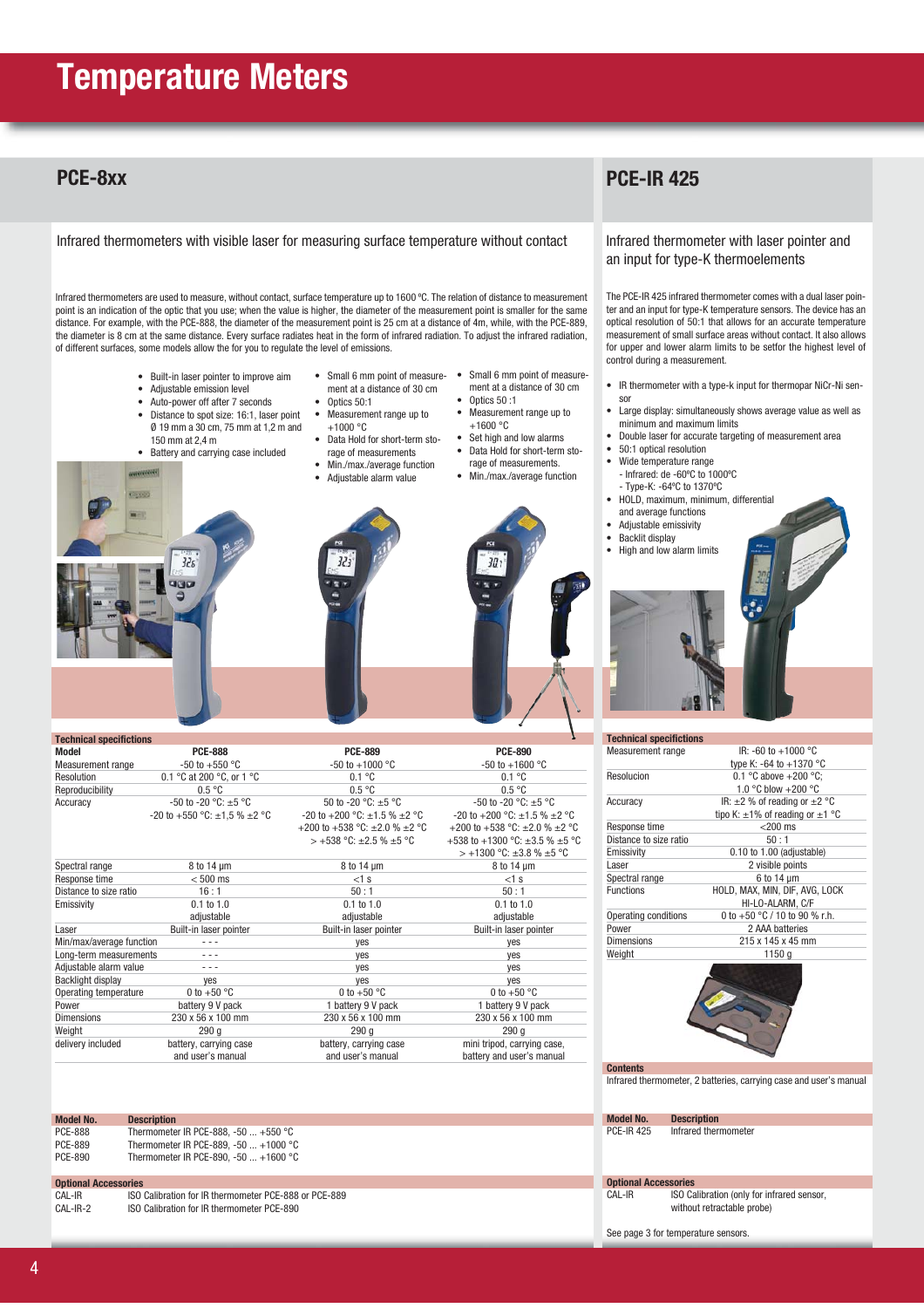## **PCE-JR 911**

Infrared thermometer with printer, memory and RS-232 port

The PCE-JR 911 can measure the temperature of objects without contact and store the readings in its internal memory allowing the data to be transfered to a computer via the RS-232 port. It can also print readings once have been taken, thanks to its built-in printer. The thermometer comes calibrated from the factory.

- Functions:
	- Measurements saved directly to memory - Measurements / history / data tables
- Measurements over a set period of time • Printer and able to take readings and save them to memory
- 
- RS-232 port • Internal memory for 1200 readings in 4 series of measurements
- Possible to assign 99 positions per series
- Single beam laser sight for accurate targeting
- Adjustable emissivity
- Date & time function



| <b>Technical specifictions</b> |                                                                           |  |
|--------------------------------|---------------------------------------------------------------------------|--|
| <b>Measurement</b> range       | $-40$ to $+500$ °C                                                        |  |
| Resolution                     | $0.1 \text{ °C}$ < +100 $\text{ °C}$ ; 1 $\text{ °C}$ > +100 $\text{ °C}$ |  |
| Accuracy                       | $\pm$ 2 % of reading or $\pm$ 2 °C                                        |  |
|                                | (highest value valid)                                                     |  |
| Response time                  | $<$ 200 ms                                                                |  |
| Reproducibility                | 0.5 °C                                                                    |  |
| Distance to size ratio         | $8 \cdot 1$                                                               |  |
| Emissivity                     | 0.3 to 1.0 (adjustable)                                                   |  |
| Laser                          | Built-in laser pointer                                                    |  |
| Spectral range                 | 8 to 14 um                                                                |  |
| Memory                         | 1200 readings (4 x 99 series)                                             |  |
| Printer                        | 38 mm thermal printer                                                     |  |
| Operating conditions           | 0 to $+50$ °C / 10 to 90 % r.h.                                           |  |
|                                | (without condensation)                                                    |  |
| Power                          | 4 x AA batteries (1.5 V)                                                  |  |
| Dimensions                     | 208 x 70 x 53 mm                                                          |  |
| Weight                         | 260 a                                                                     |  |
|                                |                                                                           |  |

Ideal to control receiving material



#### **Contents**

Infrared thermometer, 4 batteries, paper roll, software with RS-232 data cable, carrying case and user's manual

| <b>Model No.</b>            | <b>Description</b>                  |  |  |
|-----------------------------|-------------------------------------|--|--|
| <b>PCE-JR 911</b>           | Infrared thermometer                |  |  |
|                             |                                     |  |  |
| <b>Optional Accessories</b> |                                     |  |  |
| HI 710034                   | Replacement rolls of paper, 10 pack |  |  |
| <b>NET-300</b>              | <b>Net Power Adaptor</b>            |  |  |
| <b>STAT</b>                 | Aluminium tripod                    |  |  |
| <b>RS232-USB</b>            | RS-232 to USB adaptor               |  |  |

CAL-IR ISO Calibration for thermometer

### **PCE-IR 1800**

High temperature infrared thermometer up to 1800 °C

This infrared thermometer has been specially developed to carry out measurements on metal and steel, although it offers solutions for many high temperature applications up to 1800 °C. Adjustable emissivity provides versatility when measuring a variety of surfaces. The distance to spot size ratio is 120:1 making it possible to target small distant objects.

- Measurement range of 400 °C to 1800 °C
- With sighting scope
- Takes Celsius and Fahrenheit temperature readings
- Distance and spot size ratio 120:1
- Adjustable emissivity  $(0.10 \text{ to } 1.00)$ <br>• Spectral range  $2.1 \text{ to } 2.4 \text{ µm}$
- Spectral range  $2.1$  to  $2.4 \mu m$ <br>• Adjustable alarm (high / low)
- Adjustable alarm (high / low)
- Data Hold function



| <b>Technical specifictions</b> |                                     |  |
|--------------------------------|-------------------------------------|--|
| Measurement range              | +400 to +1800 $^{\circ}$ C          |  |
| Resolution                     | 1 °C                                |  |
| Accuracy                       | ±1%                                 |  |
| Response time                  | $200$ ms                            |  |
| Repeatability                  | $+0.5%$                             |  |
| Ratio                          | $120-1$                             |  |
| Emissivity                     | adjustable between 0.10 to 1.00     |  |
| Laser                          | single dot laser system             |  |
| Spectral range                 | 2.1 to 2.4 um                       |  |
| Alarm adjustable (Hi / Lo)     | yes                                 |  |
| <b>Functions</b>               | MIN / MAX / AVG / HOLD              |  |
| Operating conditions           | $-10$ to $+50$ °C / 10 to 90 % r.h. |  |
|                                | (without condensation)              |  |
| Power                          | 2 x 9V battery packs                |  |
| Weight                         | 600 a                               |  |
|                                |                                     |  |



**Contents**

PCE-IR 1800 Infrared thermometer, carrying case and user's manual

**Model No. Description** PCE-IR 1800 High temperature IR thermometer

**Optional Accessories**<br>CAL-IR-2 **ISO C** ISO Calibration for thermometer

## **PCE-IR 100 (HACCP)**

#### Food safety infrared and contact thermometer

The PCE-IR 100 thermometer allows control of the surface temperature in a quick and precise way without risk of contamination. It also offers the possibility to determine the internal temperature of food with its retractable probe or with the infrared system.

The different coloured LED's, which are found below the display, allow for clear indication of temperature ranges that are "safe" or "unsafe".

- Infrared and probe temperature measurement
- Food safety measurement according to the HACCP<br>• Resnonse time
- Response time
- Temporary hold function for minimum and maximum values
- Timer
- Possibility of ISO Calibration
- Water resistant enclosure



| <b>Technical specifictions</b> |                                           |  |  |
|--------------------------------|-------------------------------------------|--|--|
|                                | <b>Infrared</b>                           |  |  |
| Measurement range              | $-40$ to $+280$ °C                        |  |  |
| Resolution                     | 0 1 °C                                    |  |  |
| Accuracy                       | $-40$ °C to 0 °C: $\pm$ 1 °C + 0.1 °C/°C  |  |  |
|                                | 0 °C to +65 °C: $\pm$ 1 °C                |  |  |
|                                | +65 °C to +280 °C: $\pm$ 1.5 % of reading |  |  |
| Response time                  | $< 500$ ms                                |  |  |
| Emissivity                     | 0.97                                      |  |  |
| Ratio                          | $3 \cdot 1$                               |  |  |
|                                | <b>Retractable Probe</b>                  |  |  |
| Measurement range              | $-40$ to $+200$ °C                        |  |  |
| Resolution                     | 0 1 °C                                    |  |  |
| Accuracy                       | $-40$ °C to $-5$ °C: $\pm$ 1 °C           |  |  |
|                                | $-5$ °C to $+65$ °C: $\pm 0.5$ °C         |  |  |
|                                | +65 °C to +200 °C:                        |  |  |
|                                | $\pm$ 1 °C or $\pm$ 1.5 % of reading      |  |  |
| Dimensions                     | 167 x 62 x 36 mm                          |  |  |
| Power                          | 1 battery 9 V pack                        |  |  |
| Ingress protection             | IP65 (water resistant)                    |  |  |
|                                |                                           |  |  |

#### **Contents**

PCE-IR 100 thermometer, battery and user's manual

| <b>Model No.</b>            | <b>Description</b>                                                       |
|-----------------------------|--------------------------------------------------------------------------|
| <b>PCE-IR 100</b>           | Infrared thermometer                                                     |
| <b>Optional Accessories</b> |                                                                          |
| CAL-IR                      | ISO Calibration (only for infrared sensor,<br>Without retractable probe) |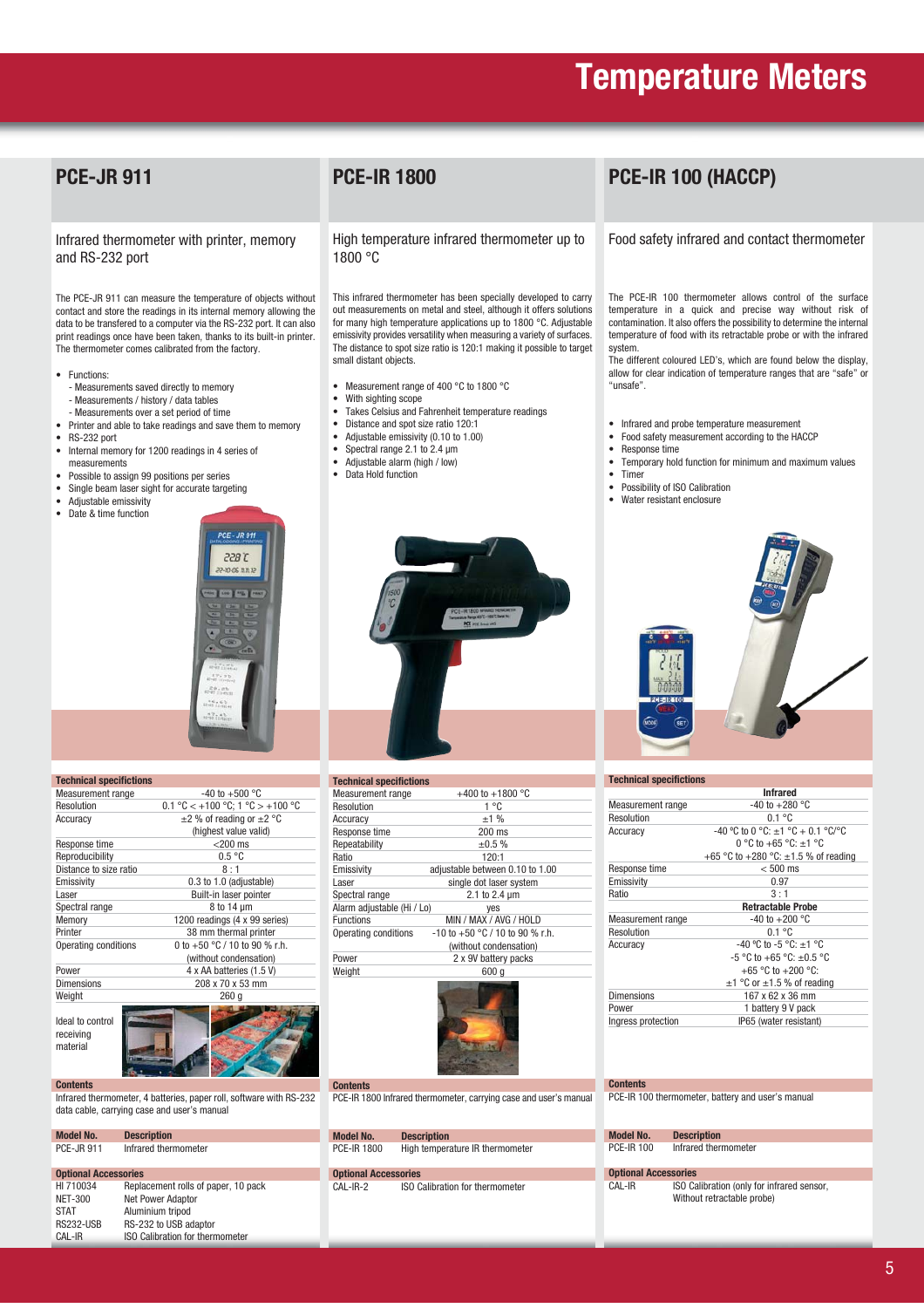### **PCE-IR10**

Thermometer with LCD to measure the temperature of solids by infrared (for fixed installations)

The PCE-IR10 infrared thermometer is made up of a sensor head and a seperate electronic component that can be disconnected to accomodate optional sensors with longer cable lengths. Its sensor is so small that it can be installed anywhere yet offers the same benefits as other bigger system. The electronic component offers signal processing functions that usually others products can't offer, for example, with the LCD controller you can adjust emissivity, choose maximum value, minimum value or calculate average value. You can also programme the thermometer using optional PC software. This product can measure the temperature of moving objects without difficulties. Its small dimensions and low cost makes it ideal for multiple installation in a production process.

- Measurement range up to 600 °C
- Sensor head can be installed anywhere • Analogue output
- 
- USB / RS-232 / RS-485 output relay (optional)<br>• Adjustable emissivity • Adjustable emissivity<br>• ICD
- 
- LCD<br>• Serie
- Series connection: maximum of 32 sensors
- Power supply: 8 to 36 VDC

**Technical specifications**



| Outputs                  | analogue:                                               |  |
|--------------------------|---------------------------------------------------------|--|
|                          | 4 to 20 mA, 0 to 20 mA, 0 to 5 V, 0 to 10 V (in scale), |  |
|                          | type-K or type-J thermocouple                           |  |
|                          | optional: relay, USB, RS-232, RS-485                    |  |
| Inputs                   | emissivity value, ambient temperature compensation,     |  |
|                          | programmable software                                   |  |
| Cable length             | 1 m (standard, you can order other cable lengths)       |  |
| Current                  | max. 100 mA                                             |  |
| Power                    | 8 to 36 VDC                                             |  |
| Ingress protection       | IP65 (NEMA-4)                                           |  |
| Operating temperature    |                                                         |  |
| (head)                   | $-20$ to 180 °C                                         |  |
| Storage temperature      | $-40$ to 85 °C                                          |  |
| <b>Relative humidity</b> | 10 to 95 % without condensation                         |  |
| Weight (sensor head)     | 40 a                                                    |  |
| (electronic component)   | 420q                                                    |  |
| Measurement range        | $-40$ to 600 °C                                         |  |
| Spectral range           | $8.0$ to 14 $\mu$ m                                     |  |
| Optical resolution       | 15:1                                                    |  |
| Accuracy                 | $±1$ % or $±1$ °C                                       |  |
| Repeatability            | $\pm 0.5$ % or $\pm 0.5$ °C                             |  |
| Temperature coefficient  | $\pm 0.05$ °C / °C or $\pm 0.05$ % / °C                 |  |
| Temperature resolution   | 0.1 °C                                                  |  |
| Response time            | 150 ms (95 %)                                           |  |
| Emissivity               | 0.100 - 1.100 digital adjustment, reading 0.001         |  |
| Transmission             | 0.100 - 1.000 digital adjustment, reading 0.001         |  |
| Signal processing        | maximum value, minimum value and average value          |  |

#### **Contents**

Thermometer (electronic unit), analogue interface, 1 m cable with sensor head (ratio 15:1) and user's manual

| <b>Model No.</b>            | <b>Description</b>                                       |
|-----------------------------|----------------------------------------------------------|
| PCE-IR10                    | Thermometer PCE-IR10                                     |
| <b>Optional Accessories</b> |                                                          |
| <b>ACCTFB</b>               | <b>Mounting bracket</b>                                  |
| <b>ACCTMG</b>               | Mounting fork adjustable on 2 axis                       |
| <b>ACCTAP</b>               | Cooling camera for infrared                              |
| <b>ACCTUSBK</b>             | USB kit with USB interface, cable, software              |
| ACCTRS232K                  | RS232 kit with interface, cable, software                |
| ACCTRS485K                  | RS485 kit to connect up to 32 sensors in series          |
| ACCTRS485B                  | RS485 interface card                                     |
| <b>ACCTRI</b>               | Output relay, two other open relays, 60VDC / 42VAC, 0.4A |
| CAL-PCE-IR10                | ISO calibration certificate                              |
|                             |                                                          |

## **PCE-IC1**

Blackbody IR calibrator up to +350 °C for Infrared thermometers

The PCE-IC1 is a portable blackbody calibration source covering the range from +50 to 350 °C with 0.1°C resolution. Whether you are using a infrared thermometer, you need a high performance calibration standard to verify accuracy. The portable IR calibrator provides a stable blackbody target for calibration non-contact IR thermometers up to 350 °C. The IR calibrator is as easy to use as point and shoot. Simply set the desired temperature from the convenient front panel control buttons, wait a few minutes for equilibrium, then point the IR thermometer at the target. The radiated energy from the blackbody is measured by your IR thermometer. Now simply compare it is reading to the display on the IR calibrator and record the difference.

- Easy to use
- Emitter diameter 58 mm
- Range from  $+50$  °C to  $+350$  °C
- High accuracy • Compact design



| <b>Technical specifications</b> |                                 |  |
|---------------------------------|---------------------------------|--|
| Temperature range               | +50 to +350 $^{\circ}$ C        |  |
| Accuracy                        | $\pm 0.5$ C up to 100 °C        |  |
|                                 | $\pm$ 1.0 °C up to 200 °C       |  |
|                                 | $\pm$ 1.5 °C up to 350 °C       |  |
| <b>Emissivity Blackbody</b>     | 0.95                            |  |
| Emitter diameter                | 0 58 mm                         |  |
| Heating time                    | 30 min up to 350 °C             |  |
| Cooling time                    | 30 min from 350 °C below 100 °C |  |
| Power                           | 230 V / 50 Hz                   |  |
| <b>Dimensions</b>               | 180 x 114 x 233 mm              |  |
| Weight                          | 3000q                           |  |
|                                 |                                 |  |



**Contents**

PCE-IC1 temperature-calibrator, manufacturer certificate and user's manual

**Model No. Description**<br>
PCE-IC1 Blackbody-IF Blackbody-IR-Calibrator **Optional Accessories** CAL-PCE-IC1 ISO calibration certificate ship between the infrared reference temperate<br>and real deviation (Delta T) **Dolari** <sup>o</sup>C Delta T  $50$  $10<sub>1</sub>$ 150 200 250 ure in °C ed re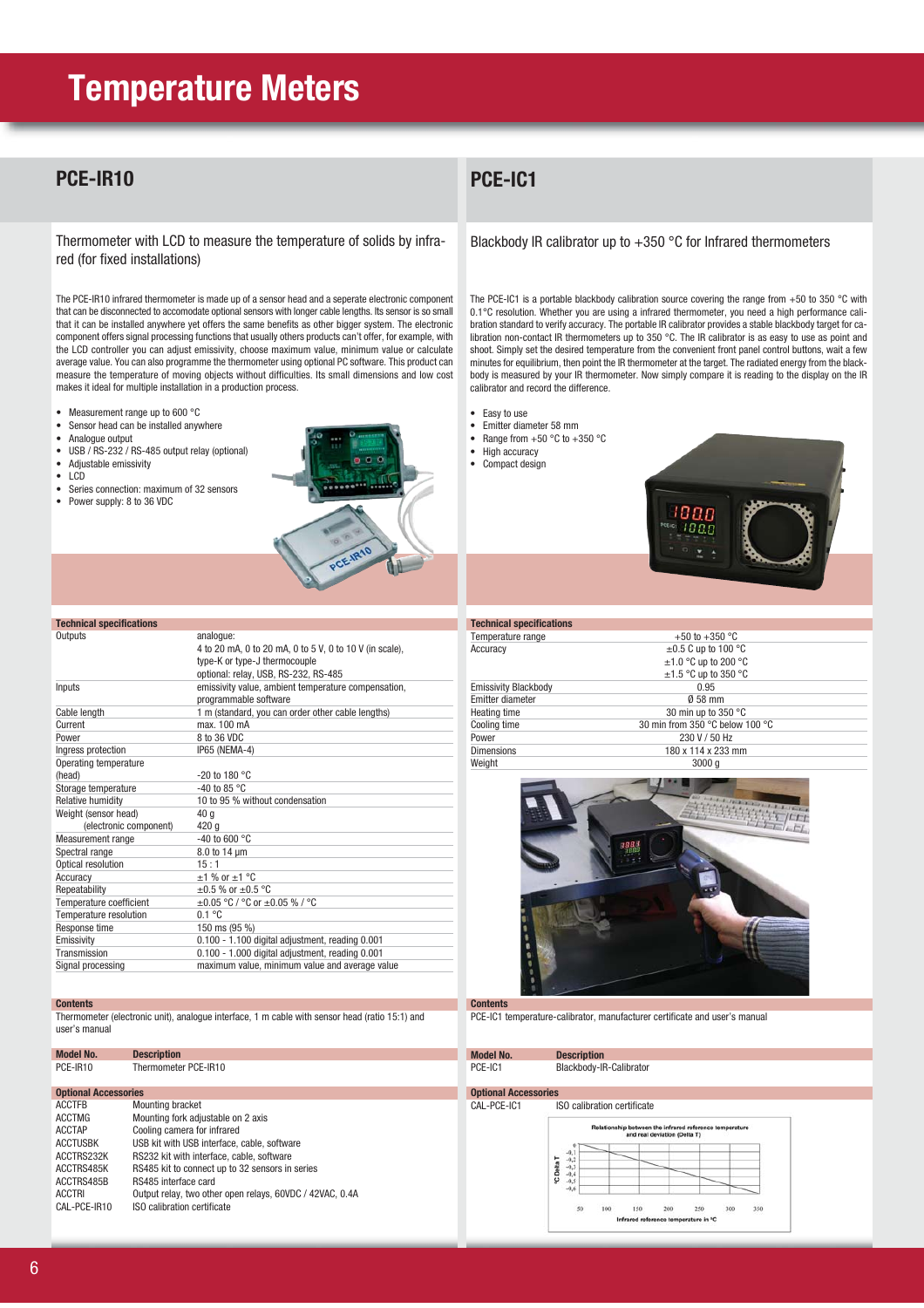## **PCE-TC 3**

Thermal imaging camera with high optical resloution (160 x 120 pixels) / good relation between price and quality

The core element of the thermal imaging camera is an Uncooled Focal Plane Array with a resolution of 160 x 120 pixels. This thermal imaging camera has been ergonomically designed making it easy to use with one hand. Thanks to it weighing only 750 g, it's ideal for the analysis of machines and installations, for construction among many other applications. The PCE-TC 3 thermal imaging camera offers a maximum accuracy of ±2 °C or ±2 % in a temperature range of -10 °C up to 250 °C. On the clolour display, both cursors can be moved, while on the job, to different points and the corresponding temperature read directly and determine the difference in temperature between both points. With these high range functions, the user can immediately identify irregularities and take pertinent measurements instantaneously. The integrated laser point also allows the user to precisely locate the measurement area while capturing an image or taking a measurement. Images can be stored to an SD memory card and transferred to a computer later. Across the USB port, data can be transferred in real time; in this case the user can select up to 10 measurement points. Included with the thermal imaging camera are an SD memory card reader and software to allow further detailed analysis of data and thermal images, as well as accompanying descriptions.

- Resolution 160 x 120 pixels
- Temperature range: -10 to 250 °C
- Accuracy: maximum  $\pm 2$  °C or  $\pm 2$  % of compensation of optimum temperature
- Automatic detection of hottest and coldest point in an image
- Ergonomic: use with only one hand, weighs 750 g, ideal for portable use
- Free licence: frequency below 9 Hz<br>• Laser pointer: Allows for exactly loc
- Laser pointer: Allows for exactly locating measurement point
- SD memory card to store 1000 images<br>• Software for data transmission and ana
- Software for data transmission and analysis is included



Software, SD memory card, rechargeable battery, charger, USB cable, card reader, strap and holster included

#### **Technical specifications**

| <b>regiminal specifications</b> |                                     |  |
|---------------------------------|-------------------------------------|--|
| Temperature range               | $-10$ to $+250$ °C                  |  |
| Resolution                      | 0.15 °C                             |  |
| Accuracy                        | $\pm$ 2 % of reading or $\pm$ 2 °C  |  |
| Points of measurement           | 160 x 120 (19.200 points)           |  |
| Sensor                          | Uncooled Focal Plane Array (UFPA)   |  |
| Lens (FOV)                      | $20^\circ$ x 15 $^\circ$            |  |
| Measurement distance            | 300 mm to infinity                  |  |
| Spectral range                  | 8 to 14 um                          |  |
| Emissivity                      | 0.20 to 1.00 (adjustable)           |  |
| Memory                          | approx. 1000 images with an SD card |  |
| Interface                       | USB                                 |  |
| Display                         | 3.5" colour                         |  |
| Temerature units                | °C, °F or K                         |  |
| Shades                          | 4 variations                        |  |
| Cursor                          | 2 manually moveable cursors         |  |
| Laser pointer                   | class II                            |  |
| Power                           | litium rechargeable                 |  |
| Operating time (with battery)   | approx. 4 hours                     |  |
| Enclosure                       | plastic                             |  |
| Operating temperature           | $-15$ to $+45$ °C                   |  |
| Ingress protection              | <b>IP 54</b>                        |  |
| <b>Dimensions</b>               | 230 x 120 x 110 mm                  |  |
| Weight                          | 750 g                               |  |
|                                 |                                     |  |

#### **Contents**

PCE-TC 3 thermal imaging camera, rechargeable battery, charger, USB cable, software, SD memory card, card reader, strap, holster, carrying case and user's manual

**Model No. Description**<br>PCE-TC 3 Thermal ima

**Optional Accessories** PCE-TC LG Battery charger (bench type)<br>
PCE-TC ALG Charger for automobiles PCE-TC ALG Charger for automobiles<br>
PCE-TC I S light protector for optics PCE-TC LS Light protector for optics PCE-TC BP Replacement battery<br>
STAT Tripod STAT Tripod<br>CAL-PCE-TC Calibra CAL-PCE-TC Calibration certificate (with first order)<br>CAL-PCE-TC R Calibration certificate (recalibration)

Calibration certificate (recalibration)

Thermal imaging camera



(bench type)





Battery charger Charger for automobiles Tripod

large 3.5" colour display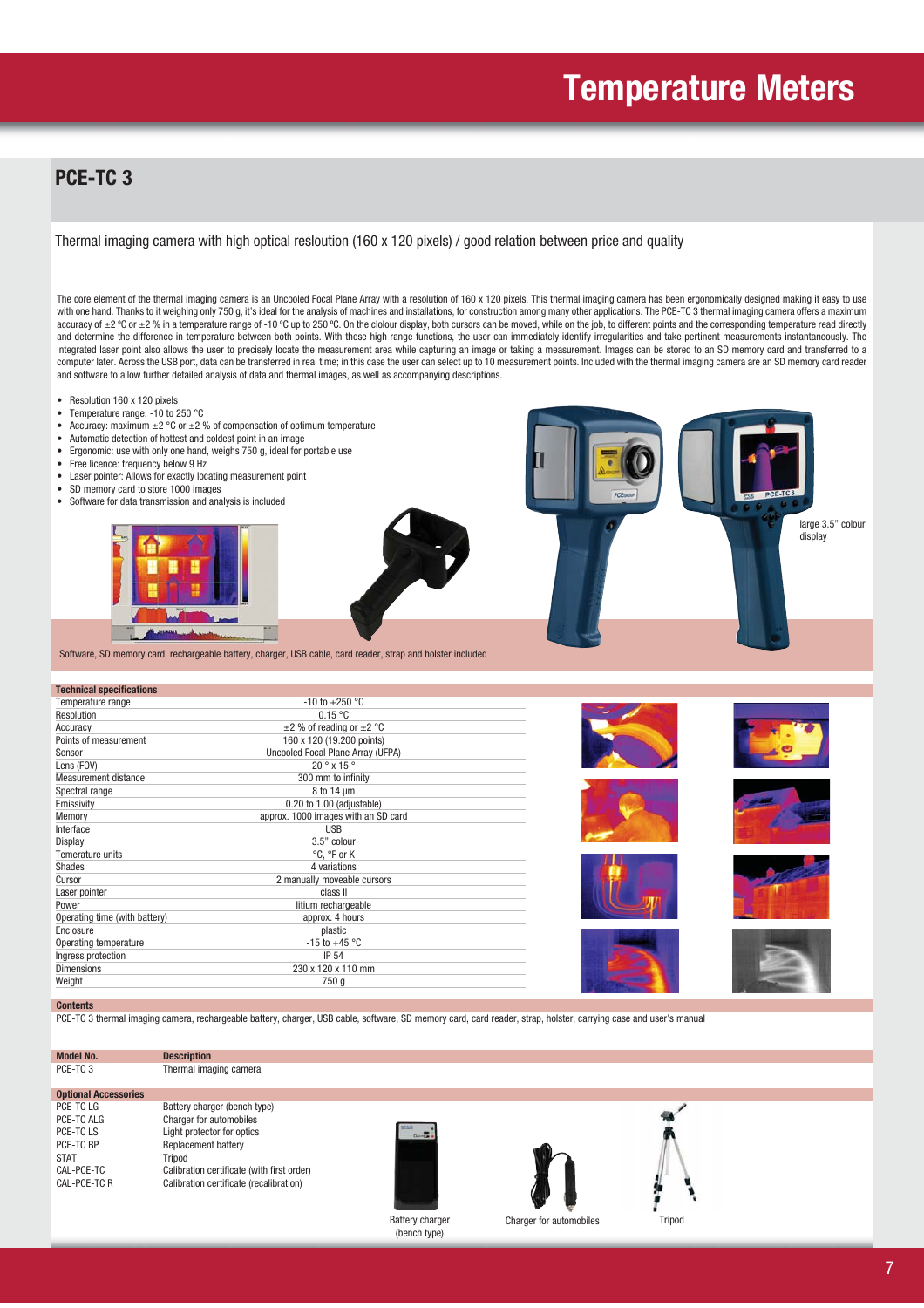### **PCE-TC 8**

#### Thermal imaging camera with high optical resolution (320 x 240 pixels)

PCE-TC 8 portable thermal camera can be used to carry out preventive maintenance, diagnose and validate of equipment failure etc. The circuit of this products has been designed as total digital chip, it has characteristics such as fast response, low power loss, clear image and so on. PCE-TC 8 has both outstanding function and easy operation, it widely applies in industrial detection, electric power and electron, petrochemicals, building inspection, scientific research and many ohter fields. The core element of the thermal imaging camera is an Uncooled Focal Plane Array with a resolution of 320 x 240 pixels. This thermal imaging camera has been ergonomically designed making it easy to use with one hand. Thanks to it weighing only 1200 g, it's ideal for the analysis of machines and installations, for construction among many other applications. The PCE-TC 8 thermal imaging camera offers a maximum accuracy of  $\pm 2$  % or  $\pm 1$  °C in a temperature range of -20 °C up to +250 °C. On the clolour display, 4 cursors can be moved, while on the job, to different points and the corresponding temperature read directly and determine the difference in temperature between 4 points. With these high range functions, the user can immediately identify irregularities and take pertinent measurements instantaneously. The integrated red laser point (1 mw /653 nm) also allows the user to precisely locate the measurement area while capturing an image or taking a measurement.

Ļ

- High resolution 320 x 240 pixels
- Wide temperature range: -20 to +250 °C
- High accuracy:  $\pm 2$  % of reading or  $\pm 1$  °C
- Operation: Drop-down menu<br>• Adjustion: Auto adjust brightn
- Adjustion: Auto adjust brightness/contrast, Auto/manual mix colours
- Dot temperature: Decussation dot temperature display, and sustain 10 dots contemporary most
- Max/min temp capture: Max/mini temperature capture available
- Laser point: 1 mw / 635 nm (red)
- Simulation colour option: User can setup simulation option , sieve the
- background to emphasize high temperature target • Magnify of image: Real time magnifying of images
- 
- Built in visual digital camera
- Automatic detection of hottest and coldest point in an image
- Video output
- Laser pointer: Allows for exactly locating measurement point





Software, SD memory card, rechargeable battery, charger, etc. included

#### **Technical specifications**

| Temperature range             | $-20$ to $+250$ °C                 |
|-------------------------------|------------------------------------|
| Resolution                    | 0.1 °C                             |
| Accuracy                      | $\pm$ 2 % of reading or $\pm$ 1 °C |
| Points of measurement         | 320 x 240 (76.800 points)          |
| Sensor                        | Uncooled Focal Plane Array (UFPA)  |
| Lens (FOV)                    | $20.6^{\circ}$ x 15.5 $^{\circ}$   |
| Measurement distance          | 500 mm to infinity                 |
| Spectral range                | 8 to 14 um                         |
| Emissivity                    | 0.20 to 1.00 (adjustable)          |
| Frame rate                    | 50 frames / s (PAL)                |
| Response time                 | 4 ms                               |
| Memory                        | 1 GB SD card                       |
| Interfaces                    | USB / Video out                    |
| Display                       | high resolution 3.5" colour        |
| Temerature units              | °C. °F or K                        |
| Shades                        | 5 variations                       |
| Cursor                        | 4 manually moveable cursors        |
| Laser pointer                 | class II                           |
| Power                         | 7.2 V litium battery, rechargeable |
| Operating time (with battery) | approx. 3 hours                    |
| Enclosure                     | plastic                            |
| Operating conditions          | -20 to +50 °C / <95 % r.h.         |
| Ingress protection            | <b>IP 54</b>                       |
| <b>Dimensions</b>             | 200 x 135 x 95 mm                  |
| Weight                        | 1200 q                             |
|                               |                                    |



large 3.5" colour display







#### **Contents**

PCE-TC 8 thermal imaging camera, rechargeable battery, charger, lens hood, software, 1 GB SD memory card, Video line, carrying case and user's manual

**Model No. Description**<br>PCE-TC 8 **Thermal** image Thermal imaging camera

8